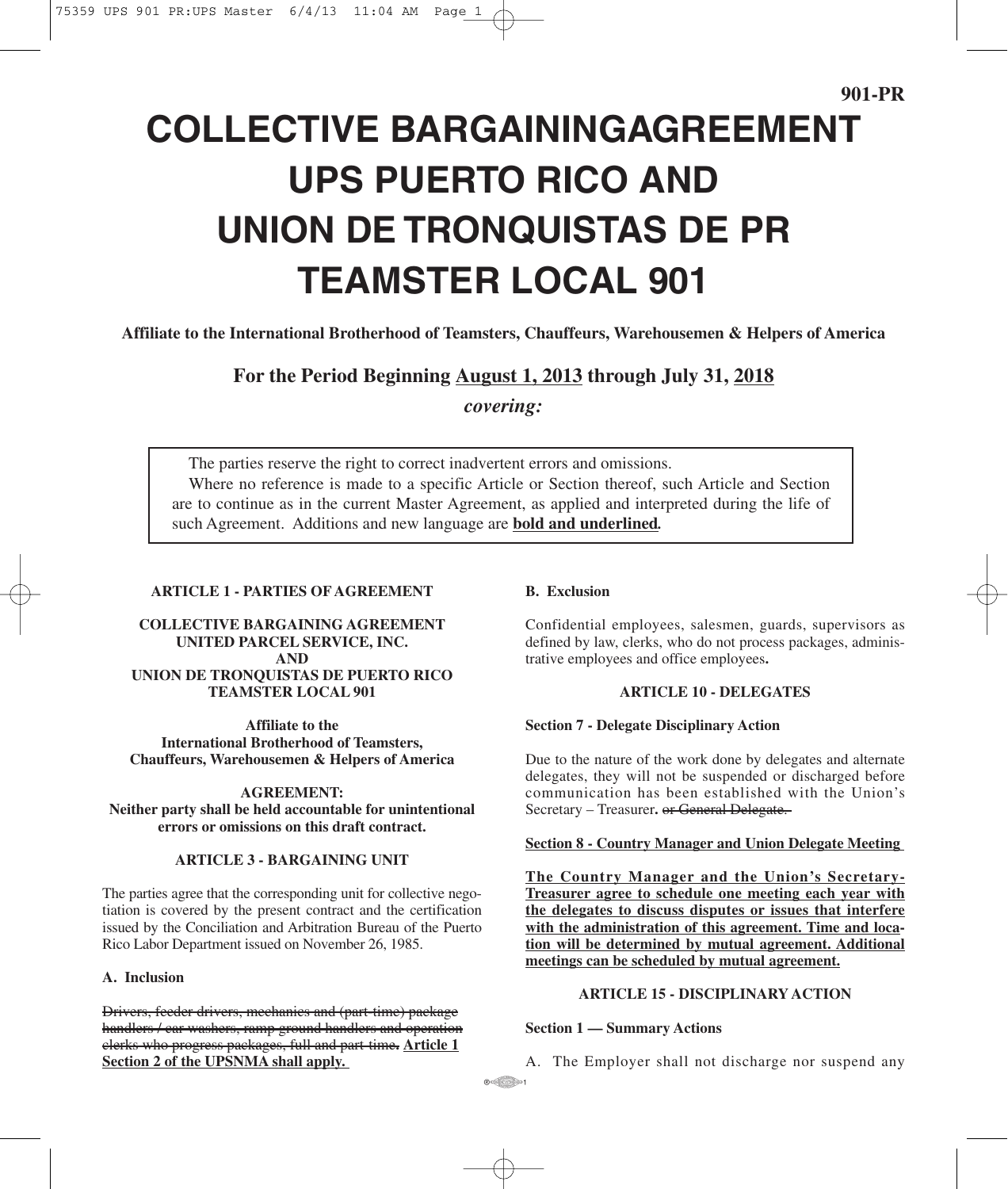employee without just cause, and prior to suspension shall give at least one verbal warning, one written warning notice, and one written final notice of the complaints against the employee to the employee, with a copy of the same to the Union and Delegate. The above procedure must also have been followed prior to discharge. However, no verbal warning, written notice or suspension need to be given to any employee before he is discharged or suspended, if during the work day such employee is convicted of any felony as defined by the Penal Code of Puerto Rico or is involved in any of the following: the sale, use, or possession of illegal drugs; reporting for duty under the influence of alcohol or illegal drugs as proven by medical examination; drinking alcoholic beverages during working hours including the meal period; or initiating attacks or aggressions against fellow employees, customers, members of the general public, supervisors or security guards, or participating in such actions other than for the purpose of defending oneself from physical attack; theft, larceny, or falsification of Company or customer documents; reckless or negligent handling of company equipment; malicious damage to customer property, Company property or property in the Company's keep; serving as an impostor or posing as an employee, agent or representative of the Company with the purpose of defrauding the Company or customer, or for self gain; recklessness or negligence resulting in a serious accident; an avoidable runaway accident; failure to promptly report or concealing a vehicle accident ;the carrying of unauthorized passengers; failure to report when a driver's operating privilege or license has been suspended or revoked; theft of Company customer property; tampering with merchandise (as explained in the employee orientation tampering memo); C.O.D. or C.C.D. manipulation or failure to remit monies on day collected (not intended to included bona fide errors or addition or subtraction). No employee will be taken out of service prior to a review of this infraction with the Union and the Division Manager or his designees in his absence.

B. In sensitive cases where the Company's image may be affected, such as murder, forceful rape, robbery, the Company shall confer with the Secretary Treasurer or his representatives in order to establish what is just and reasonable to protect both the Company's image and the employee's rights.

C. The warning notice, including verbal, or suspension letter as herein provided shall not remain in effect for a period of more than seven (7) months from the date of said warning notice. All warning notices must be issued within ten (10) working days of the Employer's discovery of said infraction. The ten (10) working day time limit may be waived by mutual agreement between the Employer and the Union.

D. Discharge or suspension must be by proper written notice to the employee affected, to the Union, and to the delegate.

E. When warning letters and suspension letters have reached their expiration dates, such letters shall not be used in any future progressive disciplinary actions. The Company agrees not to use such letters in any future hearing or arbitration unless the Union or the employee introduces evidence that the employee's discipline should be mitigated due to the employees overall performance or length of service. If the arbitrator questions either Party or the employee about the employee's length of service, it shall not be construed as evidence introduced by the Union or the employee.

F. An employee discharged or suspended without just cause will be paid for all time lost, unless otherwise mutually agreed upon between the Company and the Union.

G. Suspension shall not exceed, one **five** day**s** with the exception of serious vehicular accidents, when otherwise mutually agreed between the Company and the Union, or as determined by arbitration.

H. An employee may request an investigation to attempt to prove that he is not at fault. If he is found to be not at fault, he shall be reinstated and such decision may provide full, partial, or no compensation for time lost. Appeal from discharge or suspension must be taken within ten (10) working days by written notice.

I. Except in cases involving cardinal infractions as outlined in (A) above, an employee to be discharged or suspended shall be allowed to remain on the job, without loss of pay unless and until discharge or suspension is sustained under the grievance procedure including arbitration. The Union agrees it will not unreasonably delay the processing of such cases.

#### **ARTICLE 16 – COMPLAINTS AND GRIEVANCES**

## **Section 2 — Employee Complaints / Grievances Procedures**

A. When an employee has a complaint about the administration or interpretation of the present Collective Bargaining Agreement, it shall be discussed with his supervisor, and if they do not reach a satisfactory agreement, the employee will bring the case in writing to the delegate, or in his absence to the designated alternate, within ten (10) **working** days of the occurrence. After studying the case, the delegate will present it in writing to the Company Center Manager within five (5) working days. In return, the Center Manager or his designee will have five (5) working days to give a written answer to the Delegate.

B. Failing to agree, the Delegate shall report the case to the Union Business Agent or his designee within five (5) working days, who shall submit it in writing within ten (10) working days to the Company Division Manager, or his designee, and attempt to adjust the same. Failure to agree a local level hearing between the Union and the Company Division Manager will be held within fifteen (15) working days of the Division Manager receiving the grievance. The Company Division Manager or his designee will have five (5) working days after the local hearing to give an answer to the Union Business Agent.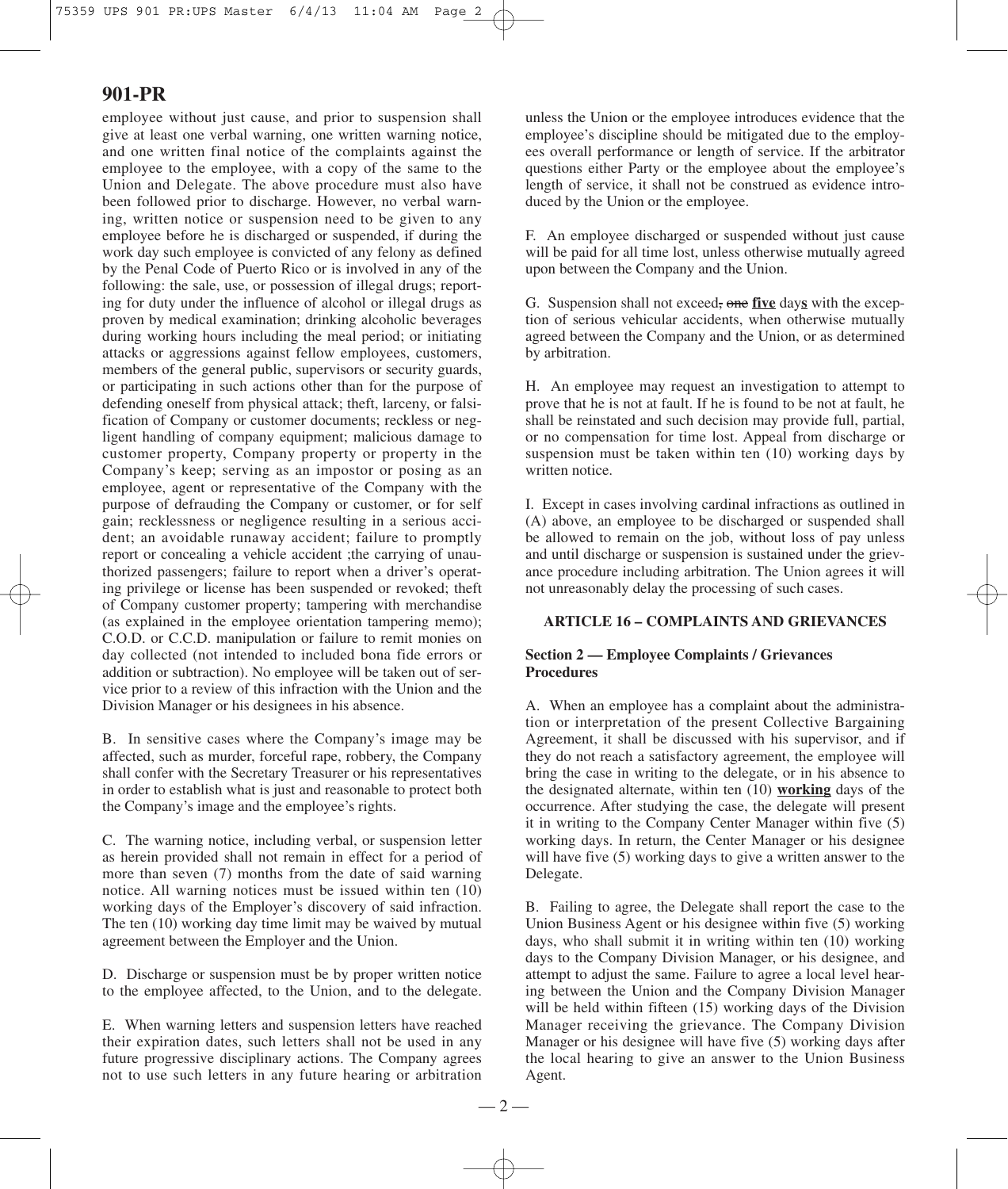C. Failing to agree, the Union Secretary-Treasurer or his designee and the Company District Manager or his designee will attempt to reach a satisfactory solution to the case.

D. In the event that the Secretary-Treasurer and the District Manager, or the persons they designate, do not arrive at an acceptable solution to both parties, within fifteen (15) working days, the Union or the Company can ask that the case be submitted to an arbitrator. It is agreed that the arbitrator is empowered to hear and decide the case even if only one of the parties appears at the hearing.

E. Any reasonable written request for available grievance related information requested from the Company by a Delegate or Union representative, involving an active grievance shall be provided no later than three (3) working days from the date of the written request so as not to frustrate the grievance investigation. The same applies for requests from the Company to the Union.

F. Any agreement reached by the parties at any step of the Grievance procedure is final and binding upon the Parties.

## **ARTICLE 23 – GENERAL DISPOSITIONS**

#### **Section 5 – Requested Reports**

Copies of Company forms or documents signed or (refused to sign) by an employee pertaining to equipment accident writeups, accident reports, injury reports, evaluation of performance, and disciplinary actions will be furnished to the employee upon his request.**, if not requested upon signature. The Company will not unreasonably delay providing the requested documents to the employee.**

**Section 6 — Management/ Employee Relations**

**To be covered in Article 37 of the UPS Master Agreement**

A. The Parties agree that the principle of a fair day's work for a fair day's pay shall be observed at all times and employees shall perform their duties in a manner that best represents the Company's interest. It is understood that the Employer shall not overly supervise employees in the performance of their duties. If a supervisor assists a driver during an O.J.S., that day will not be used in determining a fair day's work.

B. Not more than one (1) member of management will ride with a seniority driver at any time except for the purpose of training management personnel. No seniority driver will be scheduled for more than one (1) ride per year with more than one (1) member of management on the car.

C. During scheduled safety training for seniority feeder drivers, the supervisor will only drive for demonstration purposes and this will not exceed one (1) hour per workday.

D. It is further agreed that management-employee relations

will be maintained in an atmosphere of mutual respect and courtesy.

E. The Company agrees to make every reasonable effort to cover bargaining unit work with bargaining unit employees on special operating days.

## **Section 8 — Tool Allowance**

A. All mechanics with one (1) or more years seniority as of December 1<sup>st</sup> of any year will receive an annual stipend to defray the cost of maintaining the necessary tools and equipment needed to perform their daily mechanical tasks and to cover for the collegiate and license fees. In addition the Company will provide an insurance to cover the cost of all the tools the mechanic possesses. This will be based on 2001 **2013** current inventory. This inventory will be updated every six months between the parties, and it is understood that the Company has to approve new tools on the inventory to be covered by the insurance. The Company will be responsible to make the appropriate changes on the insurance.

B. To qualify for the annual stipend the mechanic must be in possession of a current license and collegiate certificate and produce same for management upon request. The mechanic must be on the active payroll at the time of payment and must have worked at least thirty nine (39) of the fifty two (52) weeks in the year of payment. Paid holidays, vacations, **sick days,** jury duty and bereavement will be continued as work days. Additionally, the mechanics must maintain an inventory of tools sufficient to properly perform his daily tasks. The Company must supply the specialized tools.

C. The annual stipend will be paid by separate check in the amount of four hundred and fifty dollars (\$450.00) on the last pay period in December of each year of this Agreement. Such payment will be subject to all required with holdings.

#### **Section 10 – Sanitary Conditions**

**To be covered in Article 5 of the UPS Master Agreement**

#### **ARTICLE 25 – UNIFORM AND APPEARANCE**

A. The employer agrees that if any employee is required to wear any kind of uniform as a condition of his continued employment, such uniform, shall be furnished by the Employer free of charge, and except for shirts, such uniforms will be maintained by the employer.

B. Each seniority driver shall be entitled to a maximum of five (5) shirts and three (3) **five (5)** pants. When a shirt becomes worn, it will be turned in and replaced by a new shirt. The Employer will establish procedures with the intent of providing package drivers the availability of clean uniform trousers on a daily basis. Failure to meet this intent as a result of situations within the control of the employer will be subject to the grievance procedure.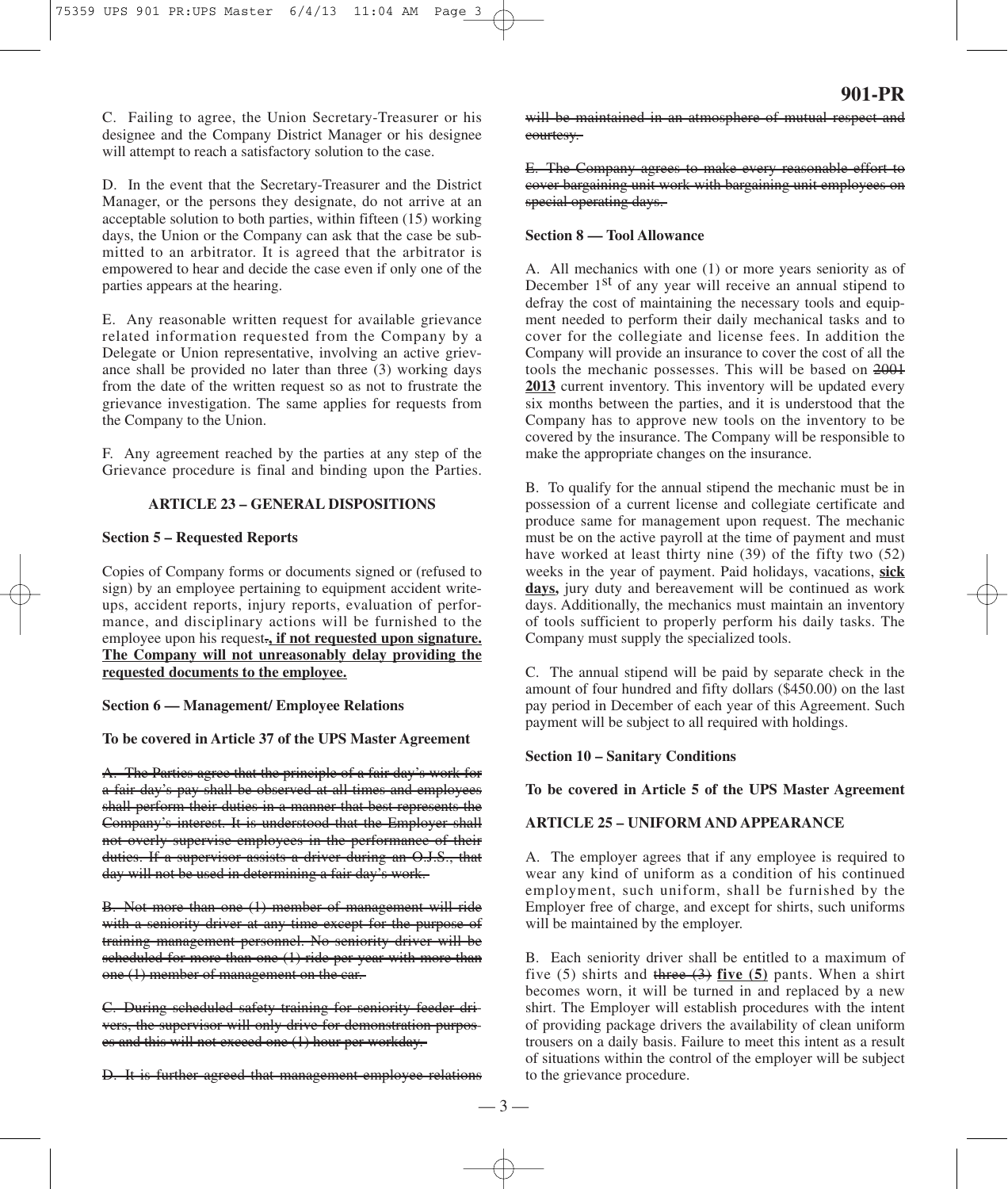C. In addition, each seniority driver will be issued five (5) uniform polo shirts. The first issue will be within sixty (60) days following the later of the ratifications of this Agreement and the National Master Agreement. Exchange of the polo shirts shall be conducted on the same basis as the regular uniform shirt.

C. Company will provide each seniority employee with a raincoat as part of the regular uniform issue. It is agreed that employees will handle the raincoat in accordance with the manufacturer recommendation. As part of the regular uniform, raincoats are not to be taken from Company premises **without prior authorization from their supervisor to be cleaned.** Or **Raincoats will not be** worn during off duty hours.

D. It is agreed that each employee shall put on his uniform before reporting for duty and shall remove his uniform after being relieved from duty each day. It is agreed that the time spent in putting on and taking off his uniform shall not be paid for by the Employer. The Employer has the right to establish and maintain reasonable standards concerning personal grooming and appearance and the wearing of uniforms and accessories.

**E. The Company will continue the practice of providing rubber boots to carwash employees.**

#### **ARTICLE 27 – SENIORITY**

#### **Section 1 – Definition**

The rights of seniority are defined as an employee's time of service within:

A. Company – **Within the Bargaining Unit**

B. Center or Building

C. Classification

## **Section 2 - Application**

A-1. The company seniority within the classification within the center will prevail for the purpose of:

1. Layoff

2. Recall from Layoff

3. Advancement to a higher classification. It is understood that the higher the pay the higher the classification.

A-2. The classification seniority within the center will prevail for the purpose of:

1. Vacation selection

2. Overtime opportunity when unassigned work is available.

3. Bidding for permanent assignments of driver routes within the driver classification.

4. Start time with the exception of delivery areas with definite guarantee time for delivery or pickups in which case the Company will assign it on its best interest.

B**.** When assigning employees to planned, unplanned or unscheduled work, the Company will recognize the highest classification seniority of the available qualified employees when such assignments can be made without unreasonably interrupting the operation (i.e.: delays, non completion of other duties, or multiple re-assignments), or interrupting the individuals primary job assignment because no available employee is properly trained to perform it. In the case of delivery routes where there is more than one route to assign and more than one driver available the assignment will be done based on classification seniority provided the driver has knowledge of such routes. The parties agree to develop a log by center identifying the drivers' knowledge of any route.

C. When a day off is requested and granted, the classification seniority will prevail.

1. Employees interested in such a day off shall request the same in writing three (3) working days prior to the day in question.

2. The Company will respond to the employee's request by the end of the employee's next working day.

3. The senior employee, within the classification, making such request will be awarded the available day.

D. In the event that unassigned work of an unexpected nature is available, in order to meet necessary service commitments, the employer will first offer the work to the most senior, driver **highest seniority employee**, within the classification, in the center available at that time. If the work is offered and refused by senior driver **the highest seniority employee**, the most junior driver **least senior employee**, within the classification, available will perform the work. Once the work is assigned it remains assigned.

## **Section 8 — The Right to Claim Positions**

A. In the event of a reduction of personnel due to economic reasons or lack of work, for periods of ten (10) work days or less, the affected employee will use, as his first alternative, his Company seniority right in the center in his work classification to claim a position within the same classification occupied by an employee with the lesser seniority.

B. In a building where there are two or more package centers, the affected employee may displace the least Company seniority employee in the same classification in the same building.

C. If the affected employee cannot claim the position of an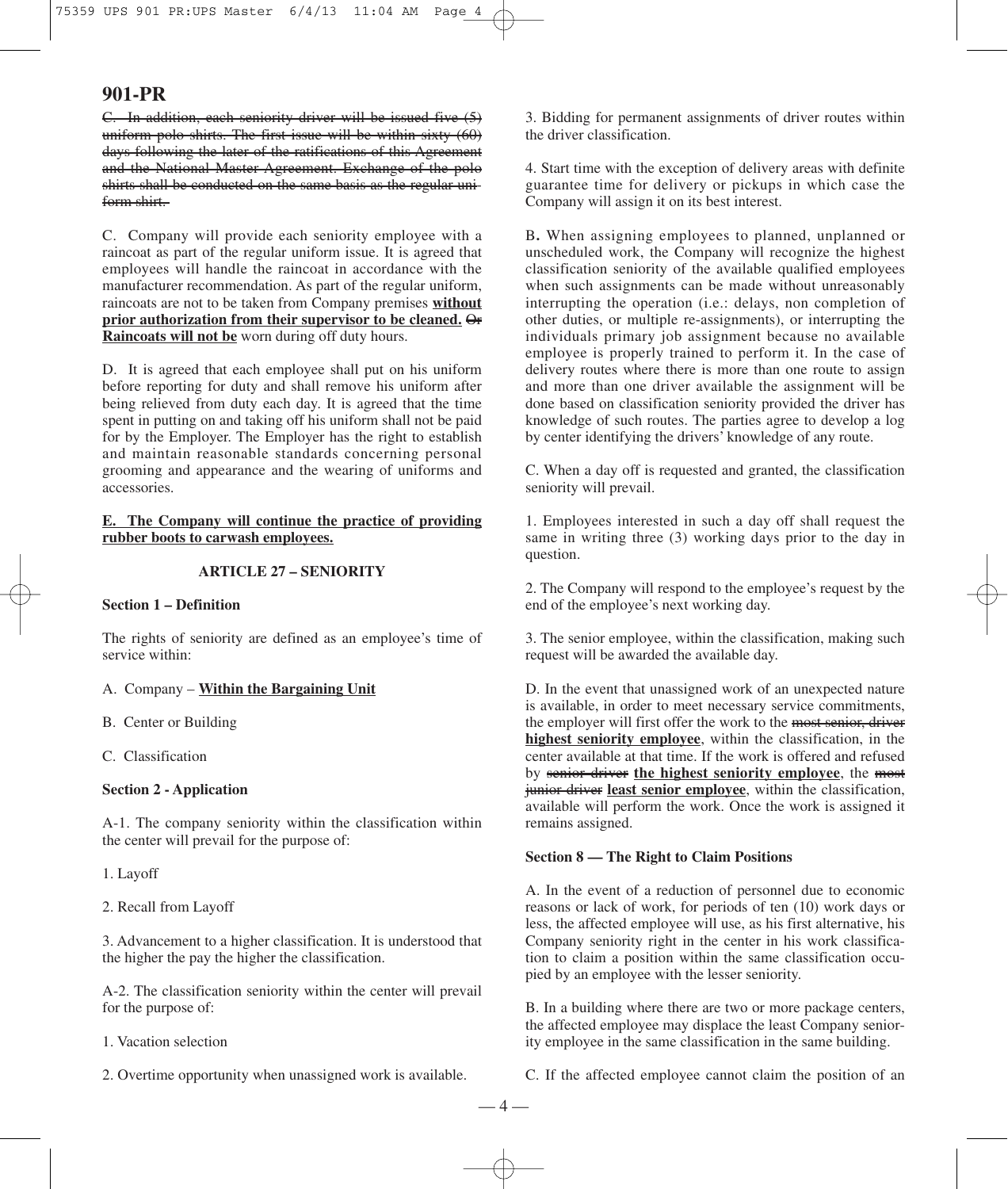employee within the same classification, he can use his Company seniority in another classification in the center/building to displace the employee with the least Company seniority, provided that he is qualified to perform the job of the junior employee in the other classification. Delivery drivers shall be considered qualified to perform preload and sort duties whether or not they previously worked in such operations.

D. In the event he chooses not to displace the employee with the least Company seniority in another classification in his same center/building he can elect to displace the least senior part-time employee within his center/building. The Full time employee that has elected to bump into part-time will be paid at his original rate for the first ten days working in that classification. Days in excess of ten will be paid at the top PT classification rate **the appropriate wage rate for the job being performed based on their company seniority**. The employee will be guaranteed four (4) hours of work.

E. In cases of layoff whereby the Employer reasonably expect the length of layoff to exceed ten (10) work days, if the affected employee is unable to claim a position within his same classification in his same center/building and elects not to replace a junior employee in another classification, then such employee shall have the right to displace the employee with the least Company seniority within his classification on the Island of Puerto Rico.

F. In order for a laid off employee to displace into a skilled position such as pre-loader, sorter, and/or technical positions involving the use of computers, the employee must be qualified.

G. As soon as work in displaced employee's original classification, in his original center/building, becomes available the displaced employee must return to his original classification.

H. In case of layoff, if the affected employee(s) desires to exercise his seniority and so requests, the Employer will provide the affected employee(s), in seniority order, with the working positions to which the employee has a right to claim.

I. It is understood that the right to claim positions is limited to the same or a lower classification. The higher the pay the higher the classification. No employee will be bumped on a partial part of his/her job.

## **Section 11 — Job Openings and Qualifications by Classification**

A. For the purpose of clarification there will be three 3 types of delivery areas (bid routes within a geographical loop area):

1. Regular delivery areas

2. Unassigned delivery areas

## 3. Designated training delivery areas

B. For permanent job openings, qualified drivers may select either a regular delivery area or select to be an unassigned driver.

C. Regular Delivery Areas (Bid routes) within geographical loop area.

1. Qualified package drivers with nine (9) **six (6)** months of seniority or more may select permanent vacancies in all months except October, November and December.

2. Those permanent vacancies that developed on established areas during this time will be posted the following month (January).

3. The successful bidder must remain a minimum of nine (9) months on the selected route before being eligible to bid again.

4. The loop dispatch concept will be used to post and bid these openings.

5. Package Drivers may be required to perform work in geographical loop area adjacent to the geographical loop area in which they have exercised their bid, and to perform work on the way to and from their bid delivery area as long as seventy (70) percent of the work performed is within their bid geographical loop area.

D. Unassigned and training delivery areas.

1. Five (5) percent of the permanent areas will be established by the Employer to be used as training and unassigned areas.

2. Base lines in the center loops will be used as first choices in determining training areas. Once training areas are determined they will remain so designated and will not be subject to the bid process.

3. Those area that are designated as bid area will remain as bid areas for the life of this Agreement subject to the continued availability of work.

4. Qualified drivers with nine (9) months or more seniority within the classification will be allowed to bid available unassigned driver positions if they so choose.

E. Permanent is defined as a job that has been vacated by another driver, one that the Employer knows that is going to be regular area, and one that has been in existence for a period of thirty (30) working days outside the months of October, November and December. When areas are not dispatched as a result of being the day before or after a holiday, on a half holiday, or on a day of emergency, such non-dispatched days will nevertheless be counted in the calculation of the thirty (30) days. The first permanent opening in a multiple center build-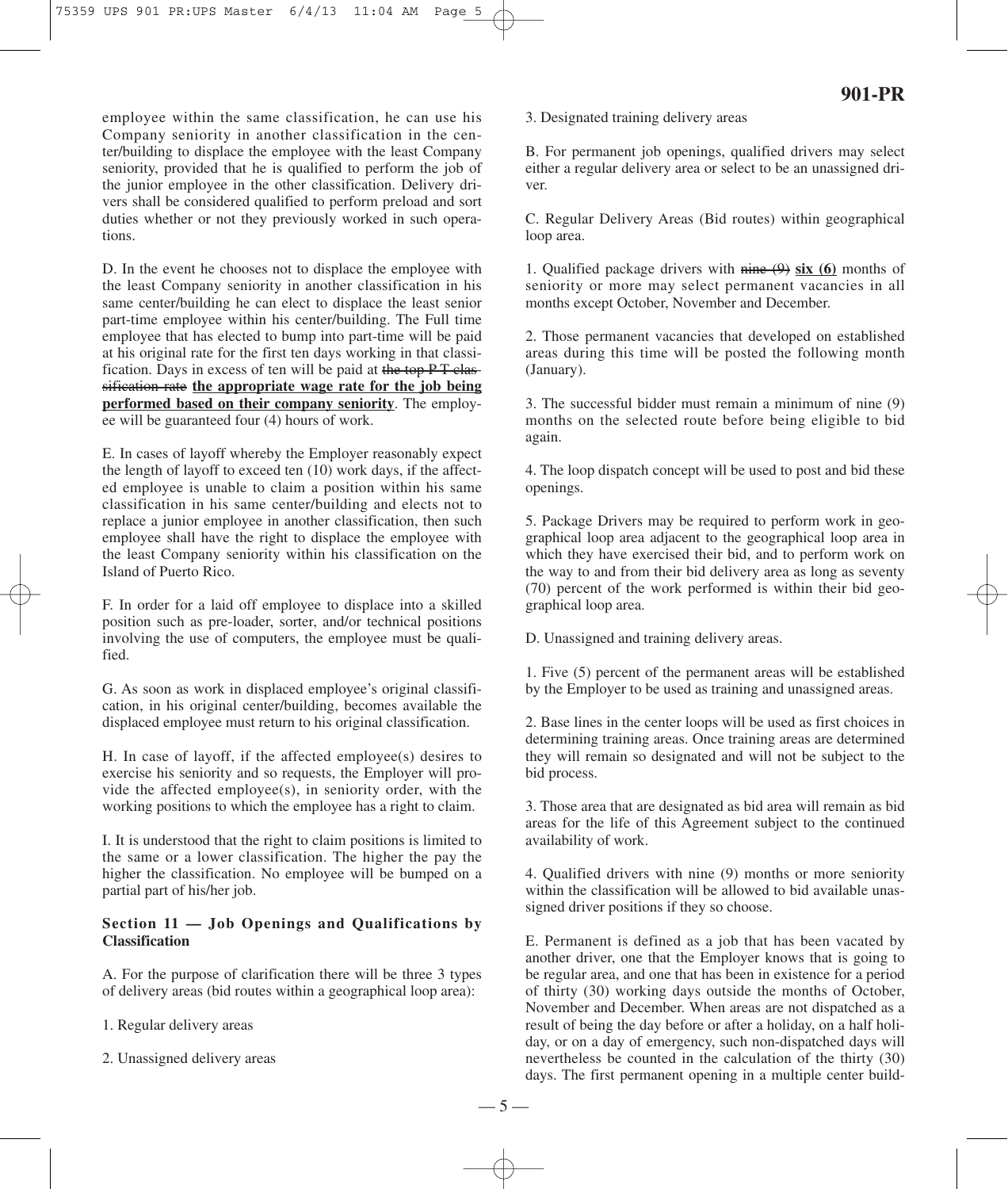ing shall be offered to the employees within the package driver classifications in which the opening occurs; the second resultant opening shall be offered to the employees within the package driver classification within the building; and the third resultant opening will be filled by the Company.

F. Bid Process - Once an area comes open it will be posted for bid within seven (7) work days. The bid sheet will remain posted for seven (7) calendar days. The most senior driver within the classification shall be awarded the area and it will go in effect and be assigned on the second Monday following the completion of the posting.

## **Section 14 - Classifications**

**Full Time Classifications**

**Package Driver**

**Feeder Driver**

**Air Driver**

**Clerk**

**Mechanic**

**Part Time Classifications – Classification seniority will apply for the listed classifications for the purposes of selecting start times and extra work on their shift**

**Counter Clerk**

**Preloader**

**Operations / Center Clerk**

**Package Handler – Loader / Unloader**

**Ground Handler**

**Carwasher**

**Revenue Auditor**

#### **Will agree on correct language for International clerks**

**This language is not intended to increase the number of vacation schedules per shift. Employees changing shifts in the same classification will maintain their classification seniority date. Employees changing shifts into a new classification will have a new classification seniority date.**

**Extra Work – Extra work shall be assigned for the listed employees based on their date of qualification / classification**

**Temporary cover drivers**

**Unscheduled air drivers**

## **ARTICLE 28 - PART TIME EMPLOYEES**

## **Section 1**

A. Part time employees shall be given the opportunity to fill driver permanent **full time jobs** positions before hiring from the outside on a  $6$  for 1 basis (six  $(6)$  part time to every one  $(1)$ ) outside hire), or as provided in the National Master Agreement, whichever is greater. Part time employees may fill driver full time vacancies in other buildings provided they meet the same requirements as an applicant from the outside.

B. Part time employees with nine (9) **six (6)** months or more seniority may select permanent vacancies and new permanent jobs on any shift in the same building in all months except October, November and December.

C. The employee awarded the job must satisfactorily complete the normal training period. An employee who fails to qualify shall not be allowed to transfer to driving again for one **(1)** full year, and shall have a maximum of two attempts to qualify as a driver.

D. Part time employees successfully transferring to permanent driver full time positions will be considered as newly hired driver **full time** employees and will be added to the appropriate seniority list. Their seniority date will be the day of the transfer.

E. Any accrued vacation or sick leave will be offered as follows:

1. To be taken as scheduled at part-time rate.

2. To be paid off on day of transfer at part- time rate and start a new.

## **Section 2 — Notification of Vacancies**

A. The Company will notify center employees of vacant regular part-time or full-time positions. Said notifications will be placed on the designated center bulletin board within seven (7) working days of permanent vacancy availability. Interested employees will sign a list indicating interest in the permanent vacancy. Said list will remain on the center bulletin board for a period of seven (7) calendar days, unless otherwise mutually agreed.

B. The permanent vacancy position will be awarded to the highest company seniority employee in the Center/Building who signed the list and meets all Company requirements.

**C. The resulting part-time permanent vacancy from B above will be posted on the center bulletin board in all centers on the island for a period of seven (7) calendar days. The permanent vacancy will be awarded to the highest company seniority employee who signed the list and meets all the requirements. The resulting permanent vacancy will be filled with an outside hire.**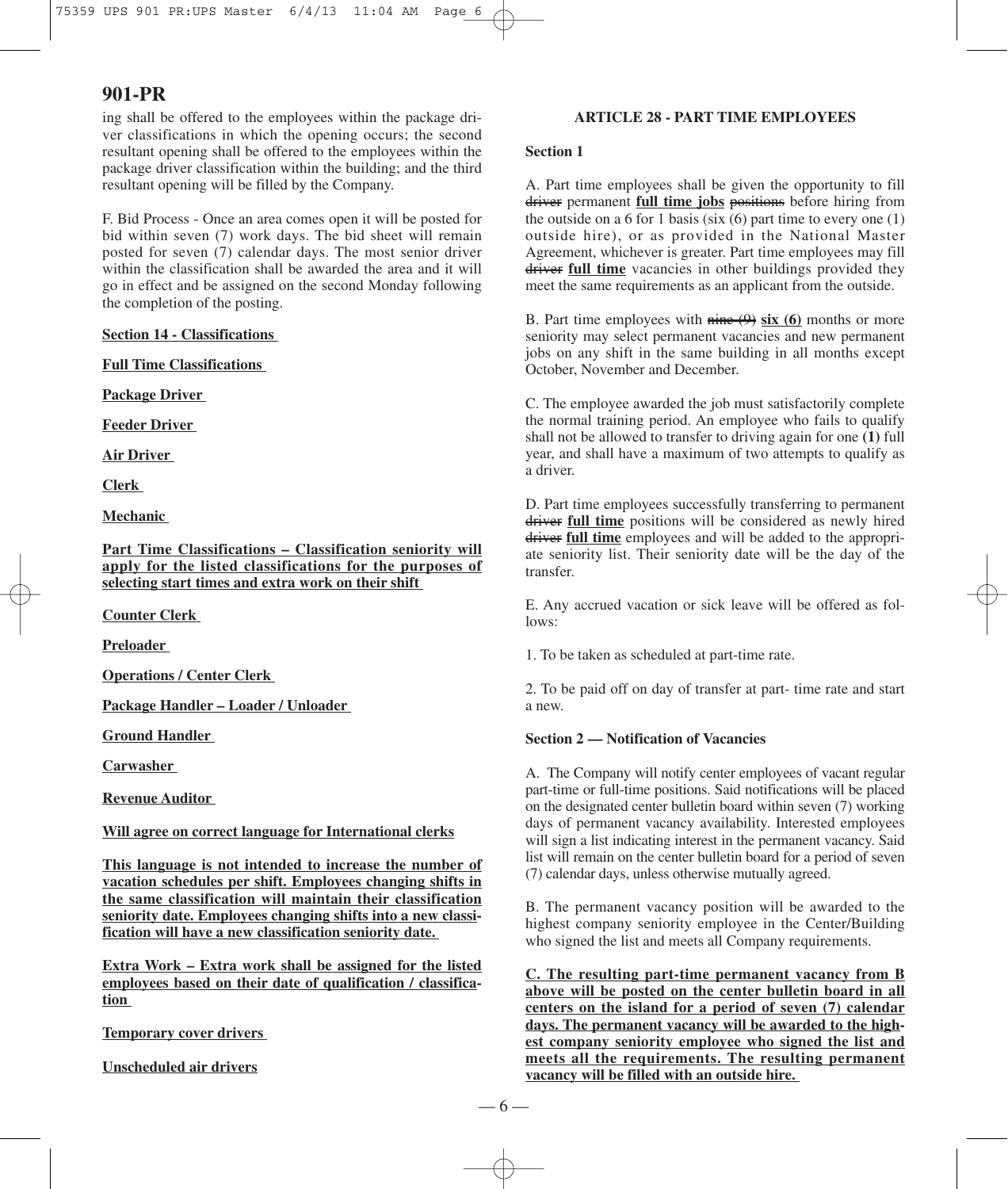D. It is further agreed that said notification will be displayed only for the original opening and one additional opening, and not for subsequent vacated positions occurring as a result of the original and secondary moves.

E. The employee's seniority right's remains the same when they change from one area of work to another. However, the employee who fills the posted vacancy will not bump another employee who has already been assigned his job. The biding employee will perform the work in accordance with the intended vacancy that was posted on the bulletin board.

F. When a full time inside employee vacates his position for any reason, if sufficient work remains available for a full time position, The Company will not replace the vacated employee with two part time employees.

#### **ARTICLE 29 - WORK WEEK**

#### **Section 1 — Regular Working Week**

A**.** The regular week will consist of any five consecutive days within seven. 100% of the senior package drivers and full time clerks as specified below who are put to work the first full work day of a regular work week will be afforded the opportunity of working a minimum of thirty (30) hours during the week. In certain designated Centers that have the volume and operational availability to do so, an additional percentage of the most senior drivers who are put to work the first full work day of a regular work week will be afforded the opportunity of working a minimum of thirty five (35.0) hours, during the week. In certain other designated centers an additional percentage of the most senior drivers and full time clerks who are put to work the first full work day of the regular work week will be afforded the opportunity of working a minimum of 40 hours a week. The guarantees shall not apply:

1. To the weeks of Christmas, New Years, and the week after Thanksgiving. It is understood that the weekly guarantees will not apply if there has been a formal warning of a catastrophic event by the government authorities.

2. To a week that involves temporary layoffs because the week has a day designated as a Puerto Rico election day, or has a non-contractual full holiday, or has a new half holiday, not so designated as of July 31, 2002, and be comes so designated during the term of this Agreement, which results in business closures or volume reduction. The existing half-holidays as of July 31, 2002 are:

Eugenio Maria de Hostos Natalicio de Washington Abolición de la esclavitud Natalicio de José de Diego Descubrimiento de América Dia del Veterano Descubrimiento de P.R.

Natalicio de José Barbosa

3. To an employee who fails to work a scheduled work day during the week, or who is spended or discharged for just cause.

4. To a laid off employee who does not exercise his seniority to obtain available work.

5. When there are conditions beyond the Employer's control such as fire, flood, destruction, strikes, storms, airport closures, act of Nature or failure of incoming aircraft to arrive, and these conditions cause a curtailment of all or part of the Employer's operation.

6. The year round guarantee will be as follows:

## **I. Drivers – Whole Year**

| Center        | Total $%$<br>Guaranteed | $\%$ At<br>30<br>Hrs. | $\%$ At<br>35<br><b>Hrs</b> | $\%$ At<br>40<br><b>Hrs</b> |
|---------------|-------------------------|-----------------------|-----------------------------|-----------------------------|
| Feeders       | 100                     | $\Omega$              | 0                           | 100                         |
| San Juan Bldg | 100                     | 20                    | 30                          | 50                          |
| Bayamón       | 100                     | 20                    | 30                          | 50                          |
| Caguas        | 100                     | 20                    | 30                          | 50                          |
| Ponce         | 100                     | 10                    | 30                          | 60                          |
| Mayaguez      | 100                     | 10                    | 30                          | 60                          |
| Arecibo       | 100                     | 10                    | 30                          | 60                          |
| New Centers   | 100                     | 100                   | 0                           |                             |

## **II. Mechanic Whole Year**

| Center         | Total $%$<br>Guaranteed Hrs. | $%$ At<br>30 | $%$ At<br>35<br>Hrs | $%$ At<br>40<br>Hrs |
|----------------|------------------------------|--------------|---------------------|---------------------|
| San Juan Bldg. | 100                          | $\theta$     | 0                   | 100                 |
| Bayamón        | 100                          | 0            | $\Omega$            | 100                 |
| Caguas         | 100                          | 0            | 100                 | 0                   |
| Ponce          | 100                          | 0            | $\theta$            | 100                 |
| Mayaguez       | 100                          | 0            | 100                 | 0                   |
| Arecibo        | 100                          | 0            | 100                 | $\left( \right)$    |
| New Centers    | 0                            | 100          | 0                   |                     |

#### **I. Full Time Clerks**

100 % at 40 hours

B. Should the employee(s) working in the mechanic classification vacate his position for any reason in the centers of Arecibo, Ponce, or Bayamón, the full time replacement employee(s) will receive a guarantee of thirty (30) hours in Arecibo and thirty five (35) hours in Ponce and Bayamón respectively. All part time mechanics will be guaranteed four (4) hours per day.

C. The aforementioned Hours Guarantee by will apply based upon the current week's average employee dispatch by classification for said week in the applicable center.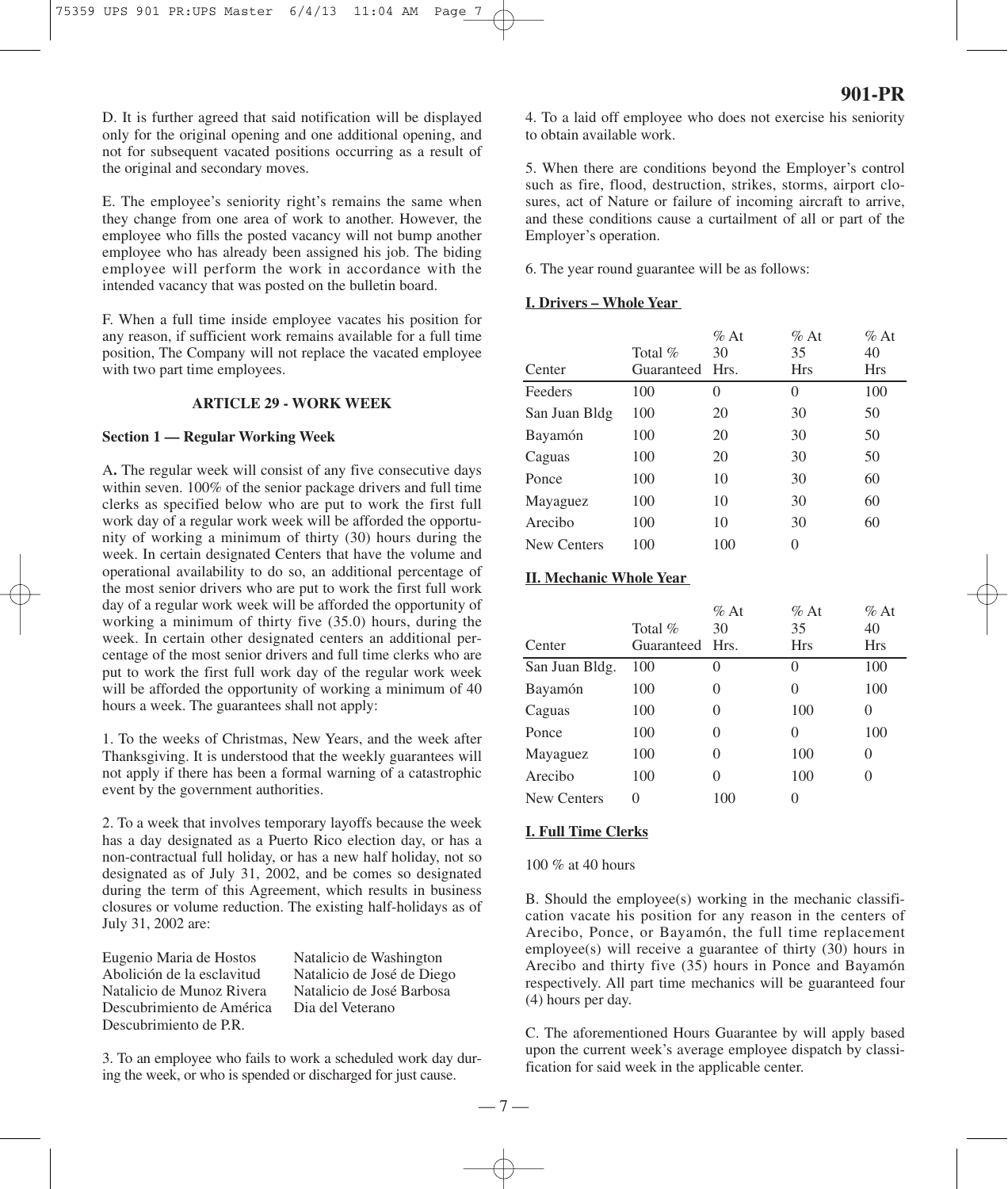D. If as a result of seniority an employee is eligible for and receiving a weekly guarantee as outlined above in his original Center, and is moved to a newly created Center where his seniority does not entitle him to the guarantee, the weekly minimum for that individual's seniority falls within the Center's weekly minimum percentages. Red circled employees in a new Center will be counted first when determining the number of drivers who will receive weekly guarantees under the Center's percentage, regard less of how these individual's seniority compare with other drivers in the center. The Company District Manager and the Union Secretary-Treasurer and/or their designees will meet once per year during the term of this agreement in order to evaluate the guaranteed percentages to determine if it is economically possible to increase the number.

## **Section 2 - Overtime**

A. The hours worked in excess of forty (40) a week and the ninth consecutive hour will be paid at double time, and the hours in excess of eight (8) per day, if the total of hours worked during the rest of the week does not exceed forty (40), will be paid as time and a half.

B. The Employer shall continue its effort to reduce overtime where requested. If the review does not indicate that progress is being made in the reduction of assigned hours of work, a full time employee for whom the Employer has continually caused to work over ten (10) **nine and one half (9.5)** hours per day, and a part time employee for whom the employer has continually caused to work over five (5) hours per day, shall have a right to file a grievance. It is understood that this will not apply on the days following Puerto Rico holidays or in the months of November or December.

## **Section 3 - Fragmentation**

Unless as otherwise provided for in this Agreement **scheduled** hours shall be consecutively worked and neither the work day nor the work week will be fragmented.

#### **Section 5 — Regular Working Week and Overtime**

A. Aircraft Delays - It is understood that occasionally the inbound volume can be delayed due to acts of Nature, such as weather problems or other delays such as mechanical problems with the aircraft. If the projected delay is to exceed (30) **(15)** minutes the company reserves the right to adjust the starting times for all affected employees accordingly. The Company will make effort to notify all employees who have furnished the Company with a phone number as soon as is reasonably practical up to three (3) hours in advance, but in no case less than one hour in advance. The starting time will be delayed a minimum thirty minutes a maximum of one hour **and thirty minutes**. Notice of start time changes will be posted on the time clock. Upon request from delegates verification of late aircraft arrivals will be made available.

## B. ACT NO. 83

1. The Union and the Company agree to an established alternate time system according to Puerto Rico's Act No. 83 of July, 1995, in which the employees may advance or delay the time at which they begin their workday and/or the meal period without it incurring in extra hours.

2. Any change in the time an employee begins the workday must be authorized by the supervisor. Without the supervisor's prior authorization, the employee will begin workday pursuant to the employee's regular schedule. The Union and the Company agree that nothing in this Article shall be construed as an authorization or consent for tardiness.

## **Section 7 — Paycheck (To follow Article 17 Master Language)**

A. Wages for properly selected vacations, in all instances, will be paid to the employees no later than the workday prior to their vacation. Other shortages or overages involving more than fifty dollars (\$50.00) for full-time employees, and twenty five dollars (\$25.00) for part-time employees, will be corrected the next workday. All other errors will be corrected on the following weekly paycheck.

B. All economic claims for which the Company has agreed to pay will be properly paid within one week from the date the award was made.

C. All employees covered by this agreement shall be paid for all time spent in service of the employer.

#### **ARTICLE 30 - OVERTIME**

## **Section 2 — Overtime in Excess of Eight (8) Hours a Day**

A. When the opportunity to work in excess of eight (8) hours a day arises, if the work to be done is already assigned, the opportunity to continue the work will be given to the employees already assigned to the work.

B. When the work is not assigned, the opportunities to work will be given to the workers according to seniority in the classification within the center to which the work corresponds.

C. This also applies **when extra work is available** to P T employees.

# **ARTICLE 33 - WAGE SCHEDULE**

#### **Section 1 — Work in Other Classification**

A. An employee may be required to work in more than one job classification within any work day. When an employee works in another classification with a higher rate of pay then the position he normally occupies, the higher the rate of pay will be paid, and if he works in a classification with a lower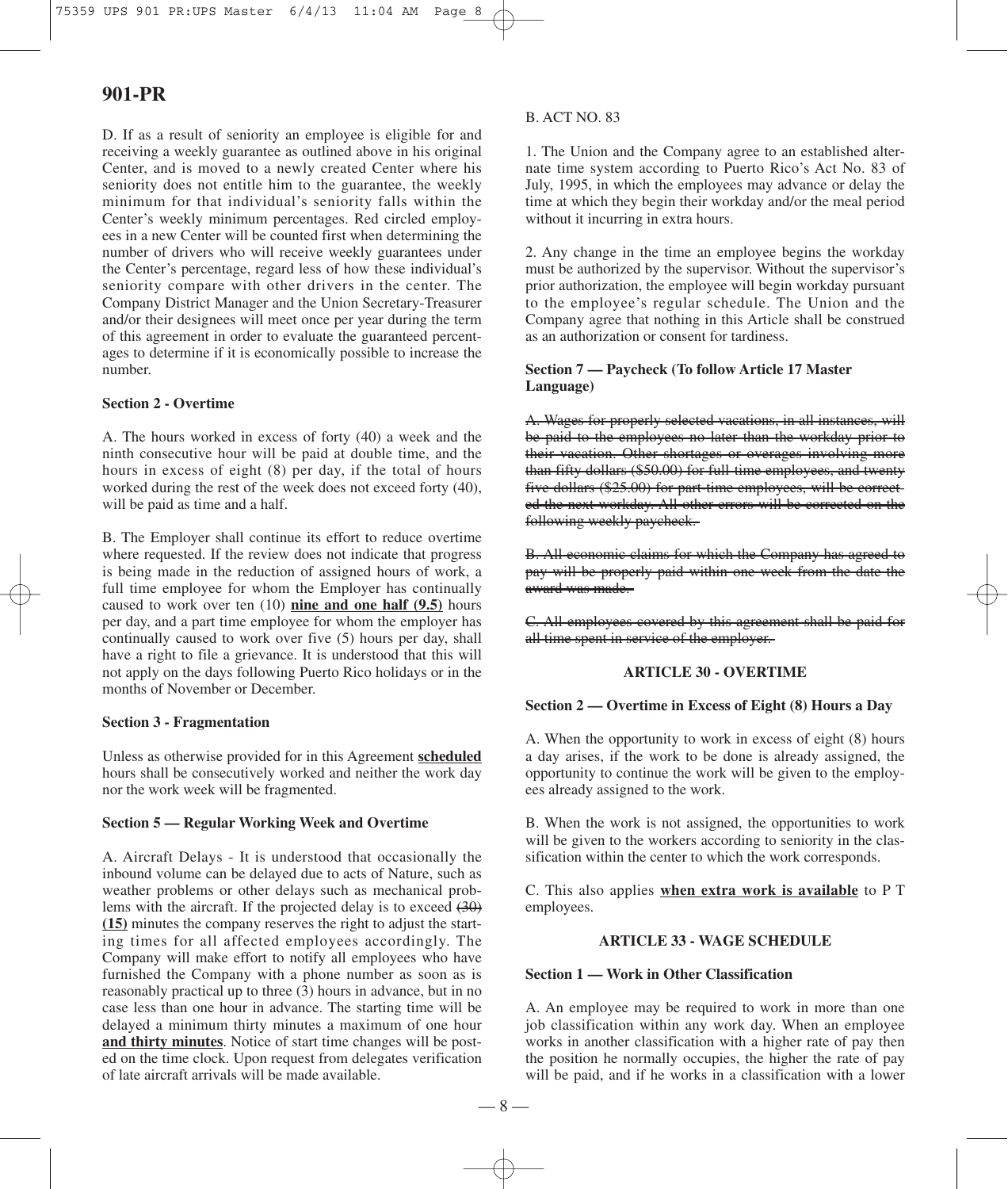rate of pay, he will be paid the rate of pay he normally receives in his classification.

B. In layoff situations, when F T employees displaces other F T employees in another classification, the employee will be paid the appropriate rate for that classification in accordance with his seniority.

C. In layoff situations when a F T employee displaces a P T employee, he will get paid his original rate for the first ten days working on that classification. Days worked in excess of ten will be paid at the P T classification top rate **appropriate rate for work performed based on Company seniority**.

D. It is understood that when a P T employee displaces other P T employee in another classification his original rate will be paid.

#### **Section 2 — Wage Schedule**

## **A. Package Delivery Drivers**

## 1. The seniority date plus two (2) years top rate, in effect of July 31, 2002, \$. **Will follow wage and progression rates of Article 41 of the UPSNMA**

2. Driver wage increases, and additional bonus if any, will follow the National Master wage provisions.

3. Driver wage progression for employees hired after July 31, 2013 will follow the National Master wage progression.

4. A package driver doing pick-up or delivery work for one hour or more, driving a tractor trailer will be paid at the applicable tractor-trailer rate described below.

## **B. Feeder Drivers**

1. The seniority plus two (2) years top rate, in effect on July 31, 2002, is as follows: **Will be paid as specified below**

| I. Package Car                    |                              |
|-----------------------------------|------------------------------|
| II. Tractor trailer single unit   | Driver rate $+ .10$ per hour |
| III. Tractor trailer doubles less |                              |
| than $40$ ft.                     | Driver rate $+ .50$ per hour |
| IV. Tractor trailer doubles       |                              |
| 40 ft. or more                    | Driver rate $+ .75$ per hour |
|                                   |                              |

2. Driver wage increases, and additional bonus if any, will follow the National Master wage provisions.

3. Driver wage progression for employees hired after July 31, 2002, will follow the National Master Wage progressions. C. Mechanics

1. Seniority Mechanics Driver rate + .10 per hour

D. Clerks

Will follow the wage and progression rates described as "ALL OTHERS" in Article 22 of the National Master Agreement, plus increases as provided for in either Article 22 or Article 41 of the National Master Agreement, as applicable, plus additional bonus, if any, as provided for in the National Master Agreement.

#### E. Part Time Employees

Will follow National Master wage and progression rate. Plus any Bonus offered in National Master Agreement.

#### **Section 3 — Pension Plan**

1. Full-time employees covered by this Supplement and represented by Teamster Local 901 who were covered by the UPS Pension Plan ("UPSPP") and all future full-time employees under this Supplement who would have been covered by UPSPP absent this agreement, shall be covered by the UPS/IB T Full-Time Pension Fund as set forth in Article 34, Section 1(I) of the National Master Agreement (effective January 1, 2008) and the related Plan Documents and Trust Agreement. The Company's obligation to provide future pension coverage under UPSPP will cease on the date a full-time employee becomes covered by the UPS/IB T Full-Time Pension Fund.

2. It is agreed and understood that the benefits level outlined in section 1 above are subject to future contract negotiations.

3. If the National Master Agreement provides for a per employee Company contribution match to the Teamster UPS National 401 K Tax contribution match to the Deferred Savings Plan, the Company agrees that for employees covered by this Supplemental Agreement, such contribution, in lieu of being paid to the National Plan, will be made to the Local 901 401K plan, provided:

I. The Local 901 Plan is operational and functioning in accordance with Internal Revenue and E.R.I.S.A. codes and regulations.

II. The Company will not be obligated to pay for any administrative or record keeping expense for the local 901 plan.

III. The Company will only be required to make contributions to one of the two plans.

4. Eligible part-time employees are covered under the UPS Pension Plan. With benefits as provided for domestic part time Teamster employees.

## **Section 4 — Health and Welfare Plan**

## **To keep current plan or elect to be covered by Team Care Plan**

A. The Company will continue to provide for all seniority drivers and mechanics a group healthcare plan administered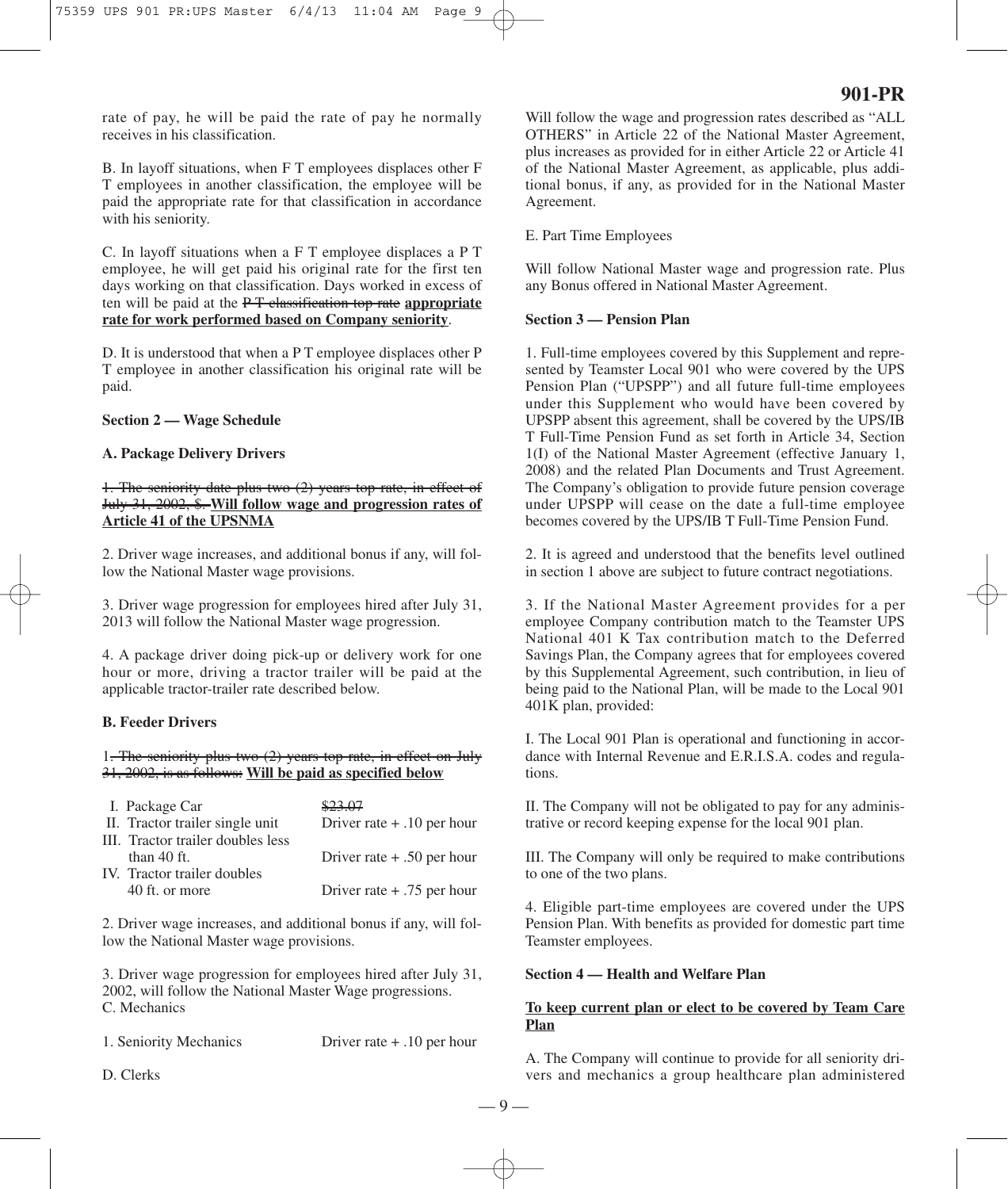through Triple S, identified as coverage for all full-time and part-time bargaining unit. "Employees with direct Dependents **including domestic partnership"** and further identified in the benefit proposal as Basic Coverage (MQ-41); (AC-14-H-91); Medicines (F-15); Dental (D-42); and Major Medical (MM59); (M2) Maternity; Orthodontics to \$1050.00 lifetime; Eyeglasses or Contact Lenses; and Hepatitis B (Engerix B) Inoculation coverage. The Company will provide for all parttime seniority employees on the payroll as of August 1, 1987, and all part-time seniority employees hired after August 1, 1987 who accumulate ninety (90) days of seniority a group healthcare plan administered through Triple S identified as coverage for the "Employee", and further identified in the benefit proposal as basic coverage (A-14); (MQ-41); H-91 Medicines (F-15): Dental (D-42); Major Medical (MM-59); Orthodontics to \$1,050 lifetime; Eyeglasses or Contact Lenses; Hepatitis B (Engerix B) Inoculation coverage. The Company reserves the right to negotiate the cost of the above specified coverage with Triple S and agrees such negotiation will reduce any of the benefits in the coverage identified above.

B. In addition to the coverage's in Section 4. A above, upon ratification of both the National Master and this Supplemental Agreement, the Company will provide for full and part time seniority employees the following coverage: Podiatry treatment for up to six (6) visits per person per calendar year.

1. Medically necessary chiropractic care visits up to eighteen (18) per person per calendar year as long as the patient is referred by a physician. However, the physician referral is not required for the first four (4) visits per calendar year.

2. The company will provide a new SPD 90 days post ratification of this Agreement detailing coverage for Organ transplant, chemotherapy, surgical procedures including open heart surgery.

The coverage in section 4-B-1 and 2 above shall be administered in accordance with a Triple S Major Medical provision that incorporates these expenses as applicable to the existing Major Medical deductible provisions, and at a coinsurance level no greater than the existing Major Medical coinsurance level.

C. Co pays for the following medical services will be as follows:

Hospitalization - \$ 20.00 Doctors Visit - \$ 7.00

Emergency Room - \$ 10.00 Prescription Brand - \$ 5.00 Prescription Generic - \$ 2.00

Mandatory Bioequivalent is FDA approved — If brand chosen then copay plus the difference.

## **ARTICLE 34 - SICK LEAVE**

## **Section 1 — Monthly Accumulation**

A. A seniority employee on the payroll as of July 31, 2002,

will accumulate up to thirteen days sick leave per year at the rate of one and one twelfth (1-1/12) days for each month in which he has worked at least eighty (80) hours.

B. Employees obtaining seniority after July 31, 2002, will accumulate up to twelve (12) sick days per year at the rate of one (1) day for each month in which he has worked at least one hundred (100) **ninety (90) hours**.

C. Seniority employees with perfect attendance for the twelve (12) month period beginning December 1st through November 30th will be awarded four (4) additional bonus days paid.

#### **ARTICLE 35 — VACATIONS Section 1**

A. Vacation schedules **of the active and reporting employees**, by classification **for full time seniority date and by shift by classification seniority date for part-time employees**, shall be posted on November 1st of each year of this Agreement, and remain posted for one (1) month for selecting of vacations for the following calendar year. If not available on time the selection time will be extended equal to the delay time without any penalty to the employee.

B. A minimum of fifteen (15%) percent of the employee by classification in a center will be scheduled off each week during the months of **the last two weeks of May,** June, July **(Except the week of July 25th PR Constitution Day which will be ten (10%) percent)**, August. The application of the fifteen 15% by classification per center will be applied as follows:.

1.

| No. of Employee | No. of Vacation<br>Per Week |  |
|-----------------|-----------------------------|--|
| $1 - 14$        | $\mathcal{D}_{\mathcal{L}}$ |  |
| $15 - 20$       | 3                           |  |
| $21 - 30$       | 4                           |  |
| $31-40$         | n                           |  |
|                 |                             |  |

2. For the remaining vacation months **of January through the end of October, with the exception(s) of the day after Three Kings Day through the following week and the week after the Good Friday Holiday,** the Employer will schedule vacations in relations to expected volume**, and allow a minimum of at least one (1) employee to be off on vacation each week.**

3. After all department personnel have selected their vacations, if there is need for an employee to change its vacation provided that there is space based on the agreed numbers, the change will be given if requested with a week notice.

C. The employees in the top 25% of the seniority list will select their vacations and if they choose elect pay for all days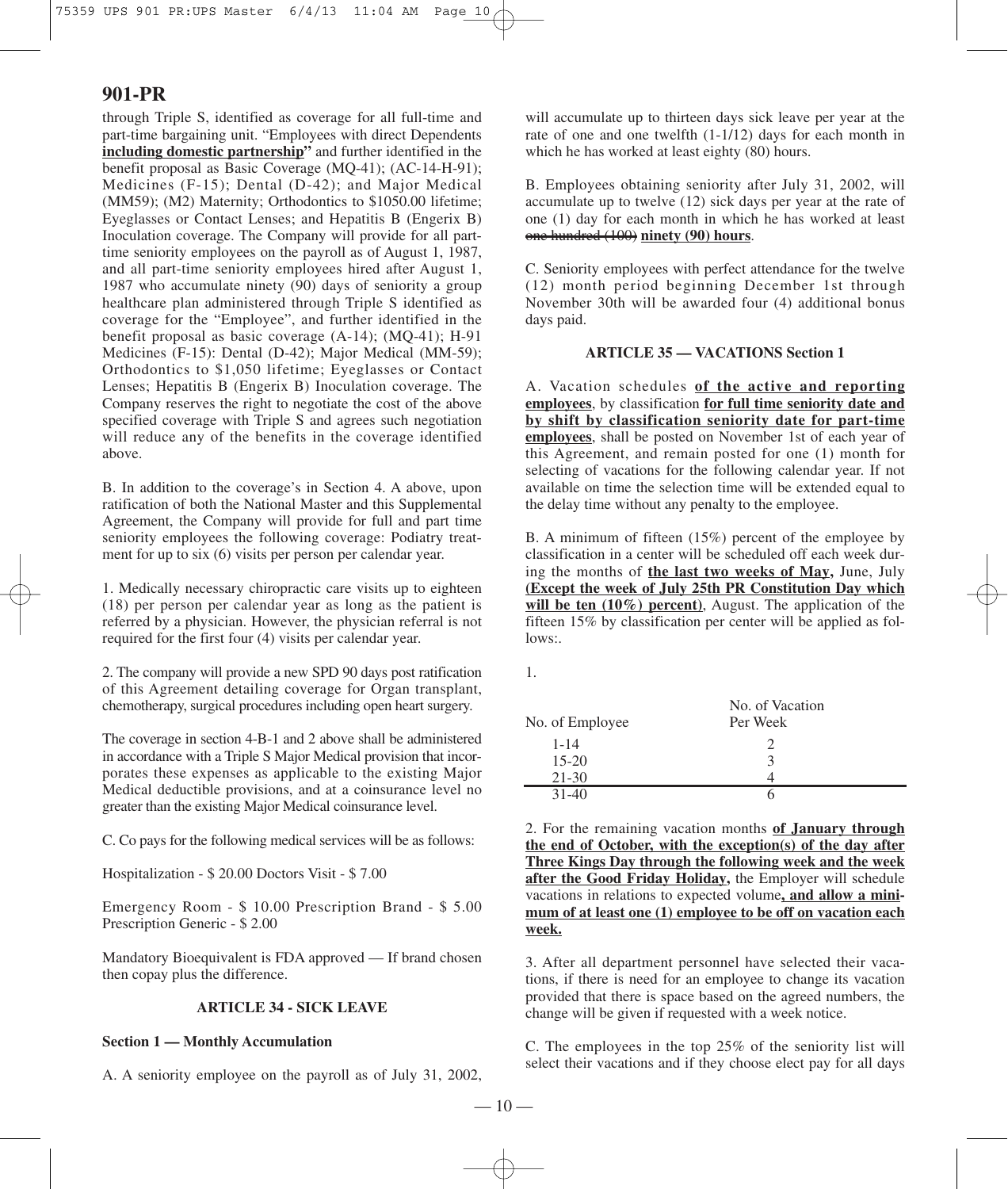in excess of ten (10) during the first week of posting. The selection of vacation or pay in lieu thereof will continue with the second 25% by seniority selecting the second week, and continuing using the same formula until all have had the opportunity to select.

D. If a holiday falls within the employee's vacation period (Sunday through Saturday), said employee may elect to extend his vacation time by the number of holidays falling within the vacation period. **The employee may elect to take the additional day at the beginning or end of the scheduled vacation week.** The employee's election to extend his vacation must be made during the November vacation selection period. There will be no exception as to any holiday

E. Any employee who fails to select his vacation during the assigned period will wait until the selection process is completed and will then select from remaining open weeks. Any employee failing to select his vacation by the end of the posting period will be assigned his vacation by his Manager. In such cases, however, the manager cannot assign pay in lieu of vacation, or assign extended vacations for holidays in lieu of pay.

F. However, in case of disagreement between the company and the employee, the company has the final authority to schedule the vacations of its employees.

#### **Section 2 — Monthly Accumulation**

A. Seniority employees on the payroll as of July 31, 2002, will accumulate up to seventeen (17) days vacation per year at the rate of one and five twelve (1-5/12) days for each month in which he has worked at least eighty (80) hours.

B. Employees obtaining seniority after July 31, 2002, will accumulate up to fifteen  $(15)$  days vacation per year at the rate of one and one quarter  $(1 \frac{1}{4})$  days for each month in which he has worked at least one hundred (100) **ninety (90) hours**.

C. Employees who have accumulated fifteen (15) years or more of service by January 1st of any year will accumulate up to twenty (20) days per year, at the rate of one and two thirds (1 2/3) days per month in which he has worked at least eighty (80) hours.

D. Employees who have accumulated twenty (20) years or more of service by January 1st of any year will accumulate up to twenty two (22) days at the rate of 1 and ten twelve (1- 10/12) per month in which he has worked at least eighty (80) hours.

## **ARTICLE 37 - SUPERVISORS WORKING**

A. The Employer agrees that the function of supervisors is the supervision of Employees and not the performance of the work of the employees they supervise. Accordingly, the Employer agrees that supervisors or other employees of the

# **901-PR**

Employer who are not members of the bargaining unit shall not perform any bargaining unit work, except to train employees or demonstrate safety, or as otherwise provided in the applicable Supplement, Rider or Addendum. The Employer shall make every reasonable effort to maintain a sufficient workforce to staff its operations with bargaining unit employees.

The Employer also agrees that supervisors or other employees of the Employer who are not members of the bargaining unit shall not perform bargaining unit work in preparing the work areas before the start of the Employer's hub, preload or reload operation, nor shall the Employer send any bargaining unit employee home and then have such employee's work performed by a supervisor or other employees of the Employer who is not a member of the bargaining unit.

B. When additional employees are necessary to complete the Employer's operations on any shift or within any classification, the supervisor shall exhaust all established local practices to first use bargaining unit employees including where applicable, double shifting, early call-in, and overtime.

C. If there is no established local practice; the following shall apply with regard to inside work. Within each building, each operation will maintain appropriate list(s), by seniority, of those part time employees requesting coverage work. It will be the employee's responsibility to sign up on the appropriate list. The Company shall post such lists and employees who are interested in adding their names to the lists shall do so on the first working day of each month. It will be the employee's responsibility to make sure his/her contact information is correct. Employees who are unavailable to work on three (3) separate occasions within a calendar month shall have their names removed from the coverage list. Those employees shall be eligible to re-sign the list the following month. When coverage work is available, the Company will use the appropriate list to fill the required positions, and such employees will work as assigned. The employee must be qualified **and available (cover the full duration of the double shift in addition to their primary job shift)** for the available work and double shift employees shall have seniority among themselves. No employee is allowed to work more than two shifts in any twenty-four (24) hour period. Local call verification practices and procedures shall remain in place. Nothing contained in this Section shall change existing practices or procedures covering full-time work.

D. If it is determined at any step of the grievance and/or arbitration procedure that this Section, or a "supervisor working" provision in a Supplement, Rider or Addendum, has been violated, the aggrieved employee will be paid as follows: (i) if the actual hours worked by the supervisor amounts to two (2) hours or less, the aggrieved employee will be paid for the actual hours worked by the supervisor at the rate of one and one-half times the employee's rate of pay at the time of the incident; (ii) if the supervisor works more than two (2) hours, the aggrieved employee shall be paid four (4) hours at straight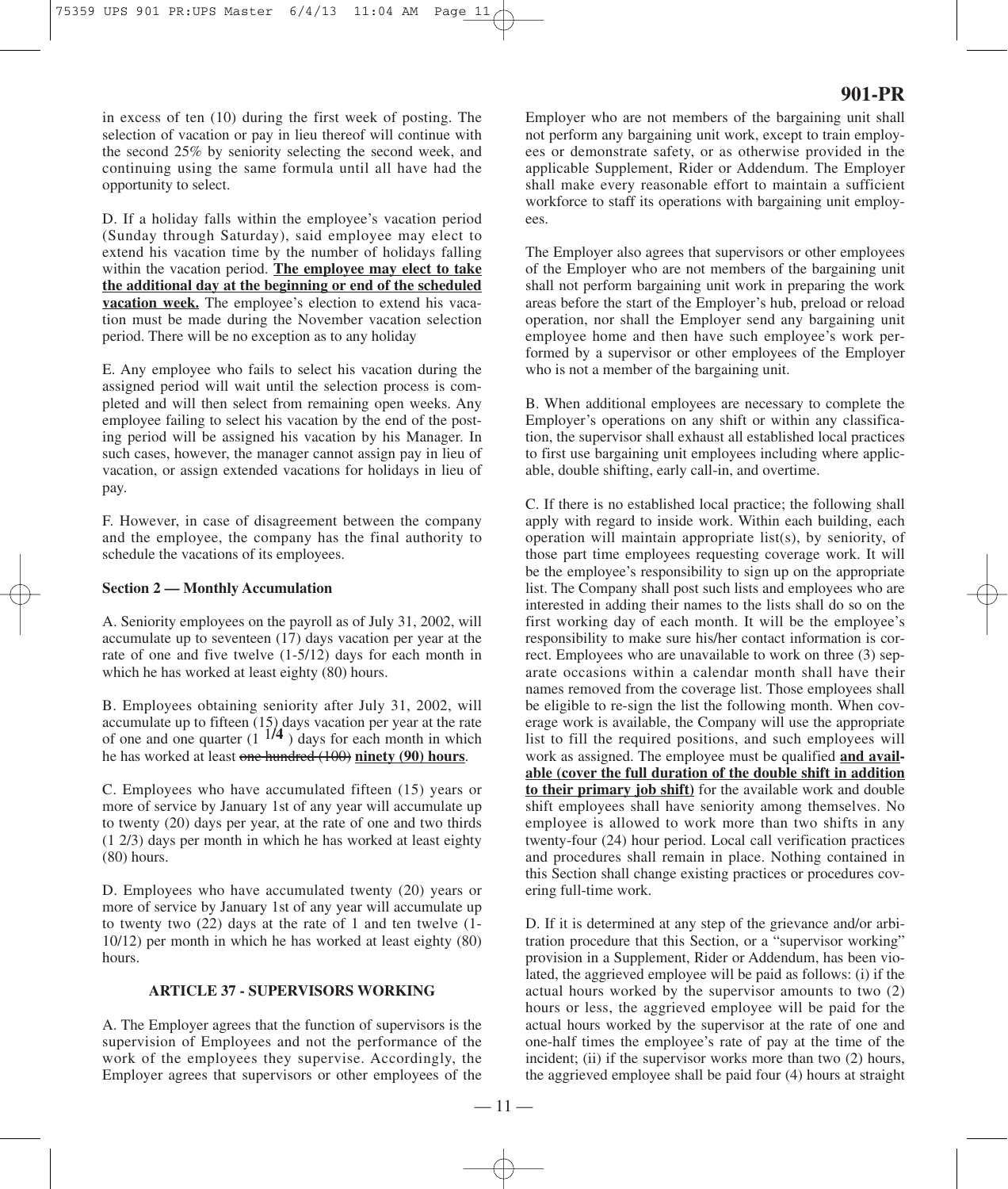time or actual hours worked at one and one-half times the employee's rate of pay at the time of the incident, whichever is greater. If no aggrieved employee can be identified, the payment will be made to the grievant. Such remedy shall be in addition to any other remedies sought by the Union in the appropriate grievance procedure.

#### **ANEXO I**

#### **POLICY TO MAINTAIN THE COMPANY DRUG FREE**

A. This policy has been established pursuant to the Drug Free Workplace Act of 1988 and to comply with Act 59 of August 8, 1997, known as the Act to Regulate Controlled Substances Detection Tests in the Private Work Sector. This policy will become effective on August 1, 2002 and it shall apply to all the employees of the Company. It is the policy of United Parcel Service that the manufacture, distribution, sale, dispatch, importation, possession, transportation, purchase or illegal or non-authorized use of a controlled substance by an employee is prohibited on or outside the Company premises, in or outside the workplace, in or out of work hours. Likewise, it is prohibited to be under the influence of controlled substances, on or outside the Company premises, in or outside the workplace, in or out of work hours.

B. Drugs or controlled substance means any substance which manufacture, distribution, sale, dispatch, importation, possession, transportation, purchase or use is prohibited or regulated by the United States Controlled Substances Actor by the Puerto Rico Controlled Substances Act or any other present or future law of the United States or the Commonwealth of Puerto Rico. For example, controlled substances include, but are not limited to: opium and its derivatives, such as heroine and morphine; cocaine; hallucinogens; marijuana; amphetamines or barbiturates.

C. Any employee who violates this policy on Company premises or in the workplace or during work hours will be dismissed from employment. In those cases in which the violation of this policy constitutes having tested positive for the first time in a drug test, the Company shall give the employee an opportunity for rehabilitation, in accordance to the terms and conditions set forth hereinafter. If the violation occurs outside the workplace or not during work hours, and there is no intervention of the pertinent authorities, the Company shall evaluate the case, and at its discretion, may dismiss the employee or impose disciplinary sanction as long as the employee agrees in writing to satisfactorily participate in a drug rehabilitation program, subscribes an Agreement for Rehabilitation with the Company and strictly complies with what is provided in Section 1 of this policy.

D. An employee accused of violating a criminal law or statute which prohibits conduct related to controlled substances, on or outside the Company premises, in or outside the workplace or in or out of work hours, the employee will be suspended of employment and salary pending the outcome of the criminal case.

E. If he/she is convicted of a crime for manufacture, distribution, sale, dispatch, importation, possession, transportation, purchase or illegal or non-authorized use of controlled substances, or related in another manner to controlled substances, on or outside the Company premises, in or outside of the workplace, or in or out of work hours, the employee shall be dismissed. A conviction means that the employee is found guilty (including an allegation of nolo contendere) or the entry of a judgment, or both by any Court of Justice before which a violation is decided, of a federal or state statute which prohibits or regulates the manufacture, distribution, sale, dispatch, importation, possession, transportation, purchase or illegal use of any controlled substance or that prohibits any other activity related to controlled substances.

F. If the verdict is not guilty, depending on the circumstances of each case in particular, the Company may or may not reinstate the employee in his/her employment, with or without pay for the period of the suspension.

G. As a condition to remain employed by the Company, every employee shall: comply with the Policy of Maintaining the Company Drug Free established herein and notify the Company when he/she is convicted of a violation of a criminal statute or law which prohibits conduct related to controlled substances, not later than five (5) days after said conviction.

H. The Company will implement a program to make the employees aware of its intention to maintain the Company free of drugs, informing the employees of: the hazards that the use and abuse of them involve; the policy of the Company to maintain the Company free of drugs; the programs available for rehabilitation, counseling, or employee assistance (the cost of the program will be paid by the employee); and the sanctions that will be imposed upon the employees who violate the Policy to Maintain the Company Drug Free.

The Company's Department of Human Resources will have the responsibility of carrying out all the investigations that are necessary.

I. When an employee voluntarily informs the Department of Human Resources that he/she has a drug use problem, the Company will give him/her the opportunity to remain as an employee, if he/she agrees in writing to: submit to an adequate rehabilitation program and remain in said program until his/her rehabilitation; not violate the Policy to Maintain the Company Drug Free; submit to all the tests for detection of controlled substances that the Company requires, without prior notice, during the period of one (1) year; comply with all the standards, rules and policies of the Company; accept that a violation of any of the afore mentioned conditions, or the terms and conditions of a rehabilitation program, will be justified cause for his/her dismissal.

The Company may, at its own discretion, transfer an employee to another position if it understands that keeping him/her in the present one constitutes a risk. The information obtained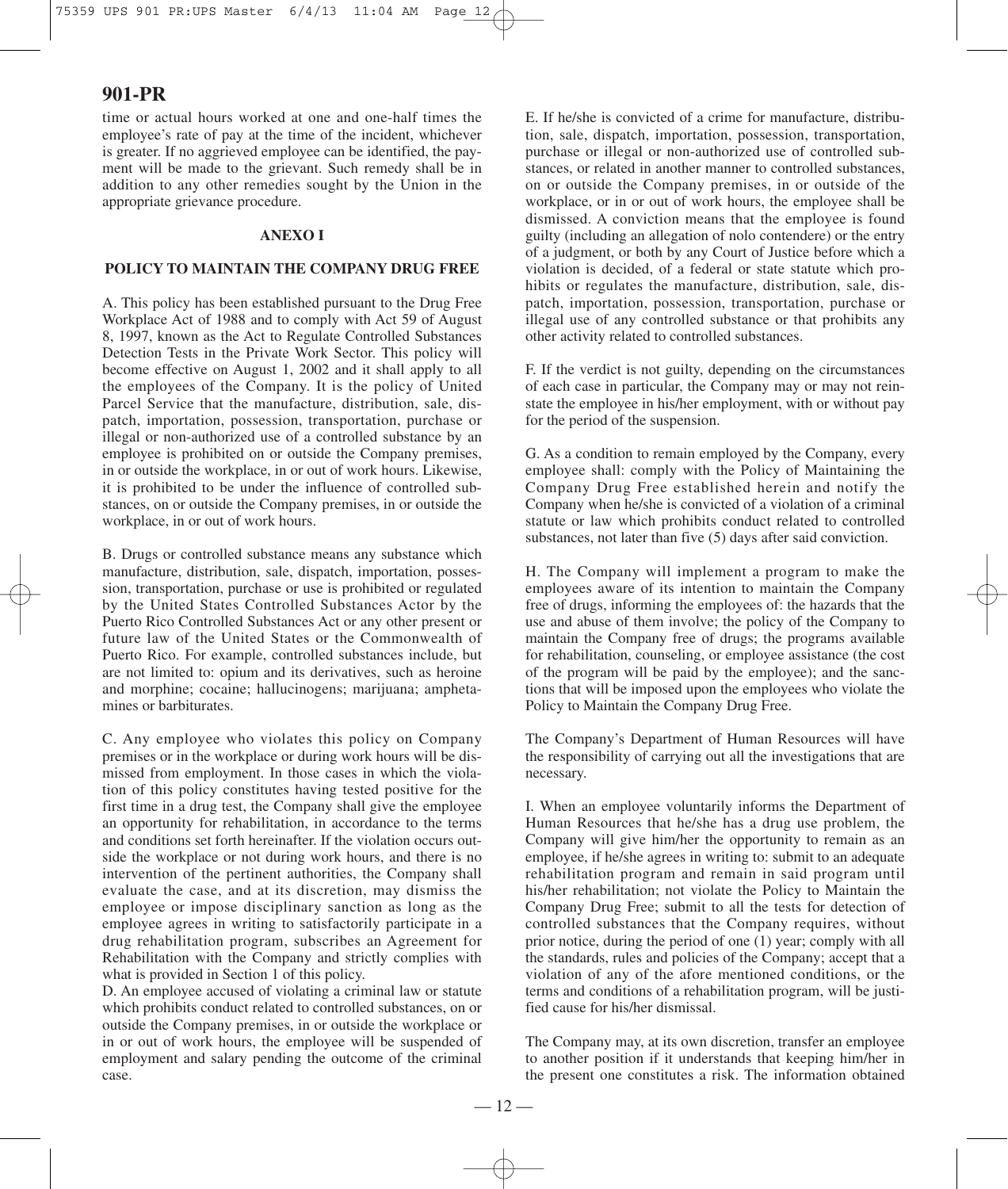from the employee and the fact that he/she is submitting to a rehabilitation program, will be restricted to those members of the Human Resources Department and Company Management on a need to know basis.

J. It is the responsibility of every employee, of every level, to make sure that this Policy is complied with.

## **ANEXO II**

## **REGULATION FOR THE ADMINISTRATION OF TESTS FOR THE DETECTION OF CONTROLLED SUBSTANCES**

#### **A. EMPLOYMENT CANDIDATES**

The Company will require that all employment candidates, regardless of the position applied for, submit to a test for the detection of controlled substances as part of a general physical examination.

## **B. VOLUNTARY TESTS**

The Company, from time to time and as part of a campaign to make employees aware of its intention to maintain the Company free of drugs, will offer tests for the detection of controlled substances to all of its employees. These tests are completely voluntary**.**

# **C. EMPLOYEES WHO OCCUPY SENSITIVE POSITIONS**

The Company may require employees who occupy sensitive positions to mandatory submit to tests for the detection of controlled substances at any time, and without prior notice. This is regardless of the fact that an individualized reasonable suspicion exists, that an accident has occurred or because of a random testing program. It will be considered that an employee occupies a sensitive position, if his/her functions involve the control or operation of a motor vehicle that is used to transport cargo on any public road, or whose functions involve the handling or control of drugs and controlled substances, explosives, gases, hazardous, inflammable, radioactive, toxic, high voltage materials or similar substances.

## **D. ALL EMPLOYEES**

The Company will require its employees to submit to tests for the detection of controlled substances for the following circumstances:

1. When a work accident occurs. The accident should be: attributable to the employee, related to his/her functions and during work hours.

2. When an individualized reasonable suspicion exists that an employee is using controlled substances. Individualized reasonable suspicion is the moral conviction that a person is under the effects, influence or is a user of controlled substances, whether said fact is established or not later on. Said suspicion should be based on observable and objective factors, such as: direct observation of use and possession of controlled substances; physical symptoms which indicate being under the influence of controlled substances; a persistent pattern of abnormal conduct or erratic behavior in the workplace.

3. The Company may establish a program of testing for the detection of controlled substances to promote the good health and well being of its employees, according to methods of random selection or drawing that the Company chooses in an objective manner.

Random selection or a drawing will consist of the placing of the employee's numbers in order to select by lottery casting lots, or any other method, those employees that shall have to take the test by mere chance.

## **E. STANDARDS**

1. The tests will be carried out in a laboratory mutually selected by the Company and the Union.

2. The sample obtained will be processed using the test known as (name of the test and/or controlled substance that it detects). This test will be paid for by the Company.

3. Every sample which tests positive will be submitted to a chromatography spectrometer test of gases. This test will be paid for by the Company.

4. If the positive result is confirmed by the chromatography test, the medical review officer (medical review officer and/or MRO) contracted by the Company, will ask the person who tested positive if he/she is taking any medication that could have an effect over the results.

5. The employee has a right to contract another laboratory to obtain a second result of the same sample. This test will be paid for by the employee.

6. If the test performed at employee=s request is negative, the Company can suggest three laboratories, of which the employee may choose one to perform a third test. This third test will be paid for by the Company and the result will be binding to all the parties.

7. The time necessary to submit to the testing will be considered time worked and the employee will be duly compensated.

8. All the information related to the results of the tests will be considered confidential. This information will only be revealed to the following persons: To the employee who gave the sample; to any representative authorized in writing by the employee; to employees designated by the Company; to wit: General Manager, Human Resources Manager and Manager of the Department in which the employee works; and the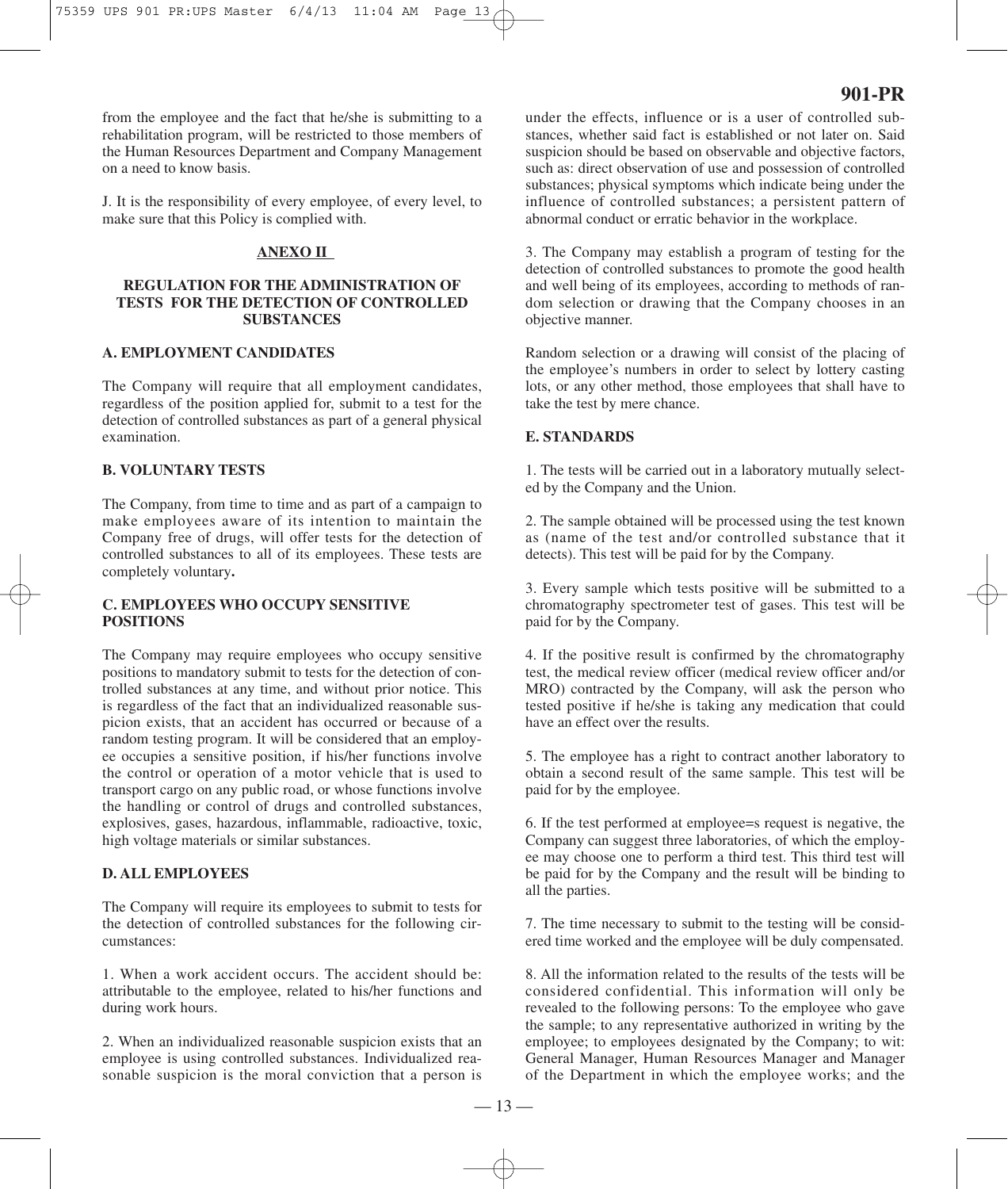providers of treatment and rehabilitation programs, when the employee submits to a rehabilitation and treatment program.

9. The employee shall give his/her consent in writing in submitting to the test, as well as having the result of the same being made known to the members of the Human Resources Department and Company Management, on a need to know basis. The refusal of the employee to give his consent in writing shall be considered as a refusal to submit to the test and consequently the employee will be dismissed.

10. The unjustified refusal of an employee to submit a test, when he/she is so required, shall constitute prima facie evidence that the result would have been positive, and shall result in the employee's dismissal. Unjustified refusal constitutes the refusal to submit to tests for the detection of controlled substances or cooperating so that they can be carried out, such as, without excluding others: not arriving at the place where the sample will be taken without justification; abandoning the place where the sample will be taken; the refusal of the person, clearly stating that he/she refuses to submit to the proceeding; not obeying orders or following the instructions of the laboratory or official in charge, so that he/she can produce the sample in an adequate manner; or when the sample is altered.

11. If the test is positive on the first occasion, the Company will give the employee an opportunity to remain in his/her employment, as long as the employee agrees, in writing, to participate in a rehabilitation program under the terms and conditions stipulated therein, which include, among others, the employee=s agreement to submit to all the tests to detect controlled substances that the Company requires him/her to, without prior notice, and his/her acceptance that if he/she tests positive again, it will be sufficient and just cause for his/her dismissal. The Company may, at its sole discretion, transfer an employee to another position, if it understands that maintaining him/her in the present one constitutes a risk. The cost of the rehabilitation program will be paid for by the employee.

12. The absences of an employee to attend a rehabilitation program will be first charged to sick leave and then vacation leave that he/she has accumulated. Once the accumulated sick and vacation leave is exhausted, the employee shall have the right to a leave without pay up to a maximum of thirty (30) days. Concurrently with sick and vacation leave and the thirty (30) days without pay mentioned above, the employee will be exhausting the twelve (12) weeks of leave without pay under the FMLA, if applicable. If during the rehabilitation program, the employee tests positive in a drug test, he/she could be dismissed.

13. If the employee refuses to participate in an appropriate rehabilitation program, the Company shall dismiss him/her.

14. Every employee who submits to an assistance and rehabilitation program will have the obligation of complying and collaborating with all the requisites of the program for the purpose of achieving his/her rehabilitation within the least period of time possible.

15. The noncompliance of any of the obligations imposed by the program constitutes conduct that shall result in the employee's, dismissal. Any difference between the parties regarding the interpretation or application of "United Parcel Service Policy to Maintain the Company Drug Free" and the "Regulation for the Administration of Tests for the Detection of Controlled Substances" will be submitted to the grievance and arbitration procedure of the Collective Bargaining Agreement in effect between United Parcel Services and the Teamsters, Local 901.

#### **LETTER OF AGREEMENT**

Plans to change Health Care Providers will be reviewed and agreed with the Local Union. Such agreement will not be unreasonably withheld.

Any such agreed upon change to the health plan administrator will not result in a change of benefit level.